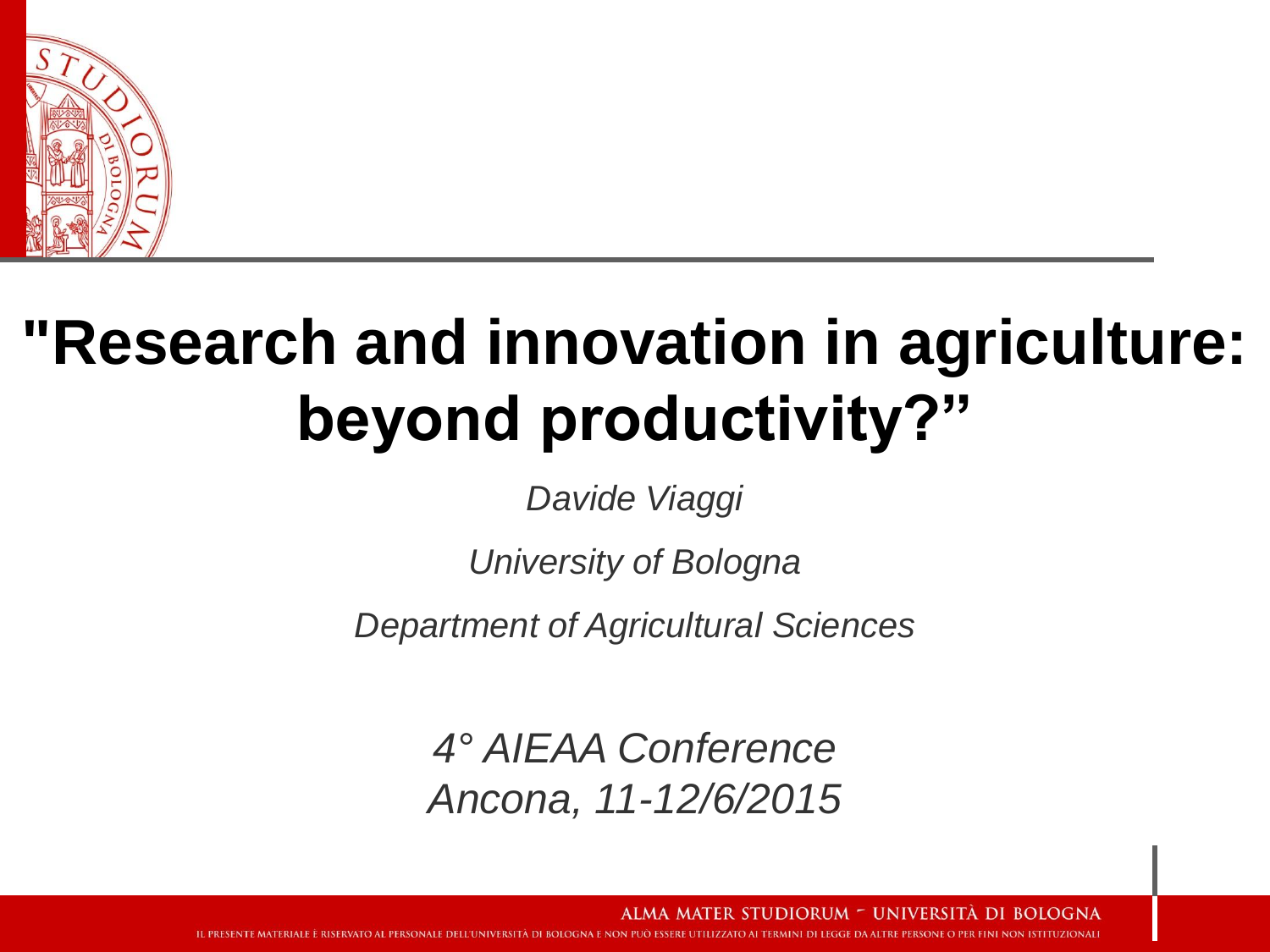

• …

• …

## **Strategy**

- keep it broad
- looking for "contaminations"
- and inspiration for future research

ALMA MATER STUDIORUM - UNIVERSITÀ DI BOI OGNA

IL PRESENTE MATERIALE È RISERVATO AL PERSONALE DELL'UNIVERSITÀ DI BOLOGNA E NON PUÒ ESSERE UTILIZZATO AI TERMINI DI LEGGE DA ALTRE PERSONE O PER FINI NON ISTITUZIONALI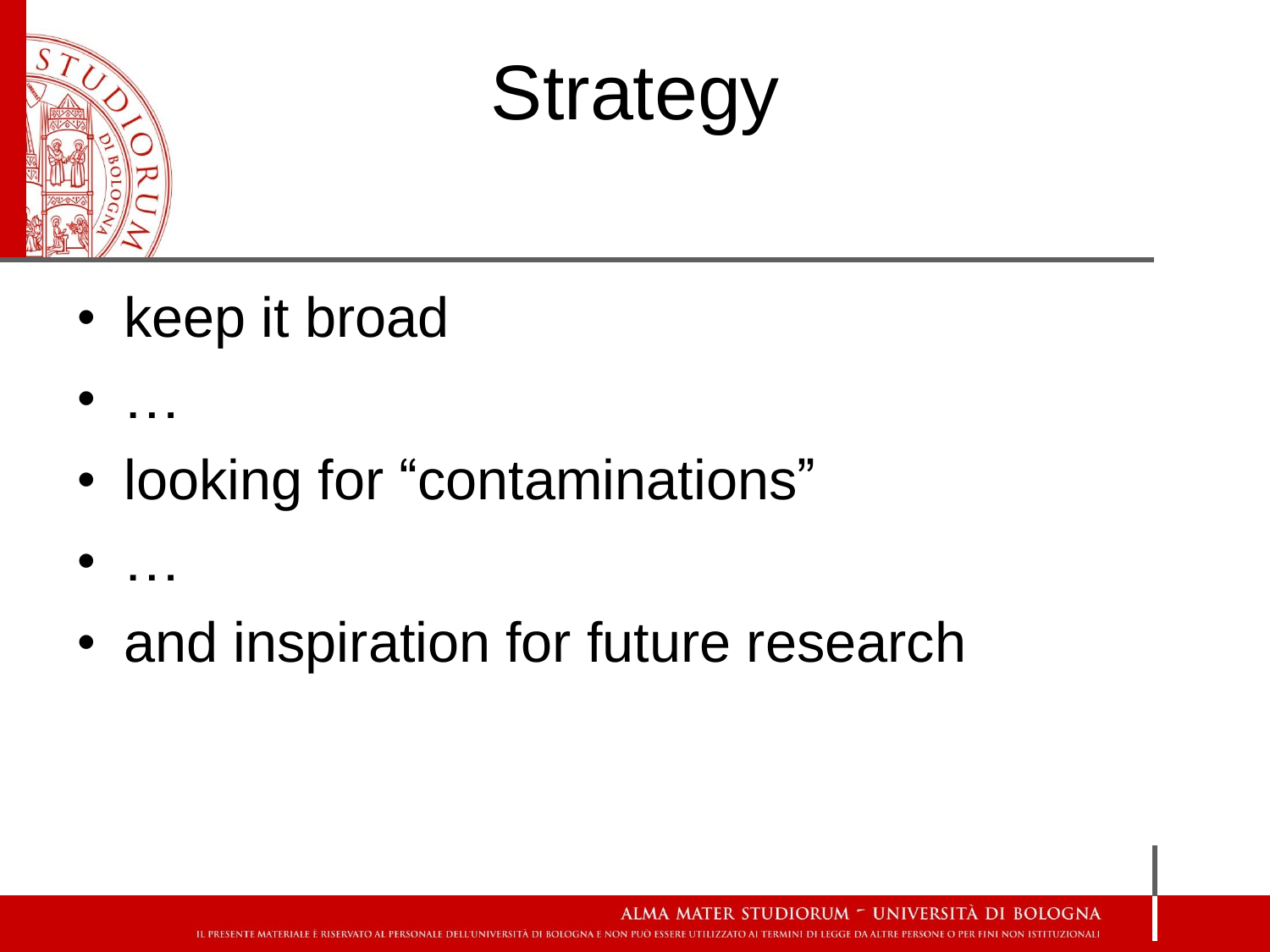

## **Outline**

- **Background**
- **Objectives**
- Areas of inspiration/challenges
	- a) bioeconomy etc.
	- b) sustainability etc.
	- c) entrepreneurship etc.
	- d) Life Cycle Assessment etc.
- Discussion and future research
- **Conclusions**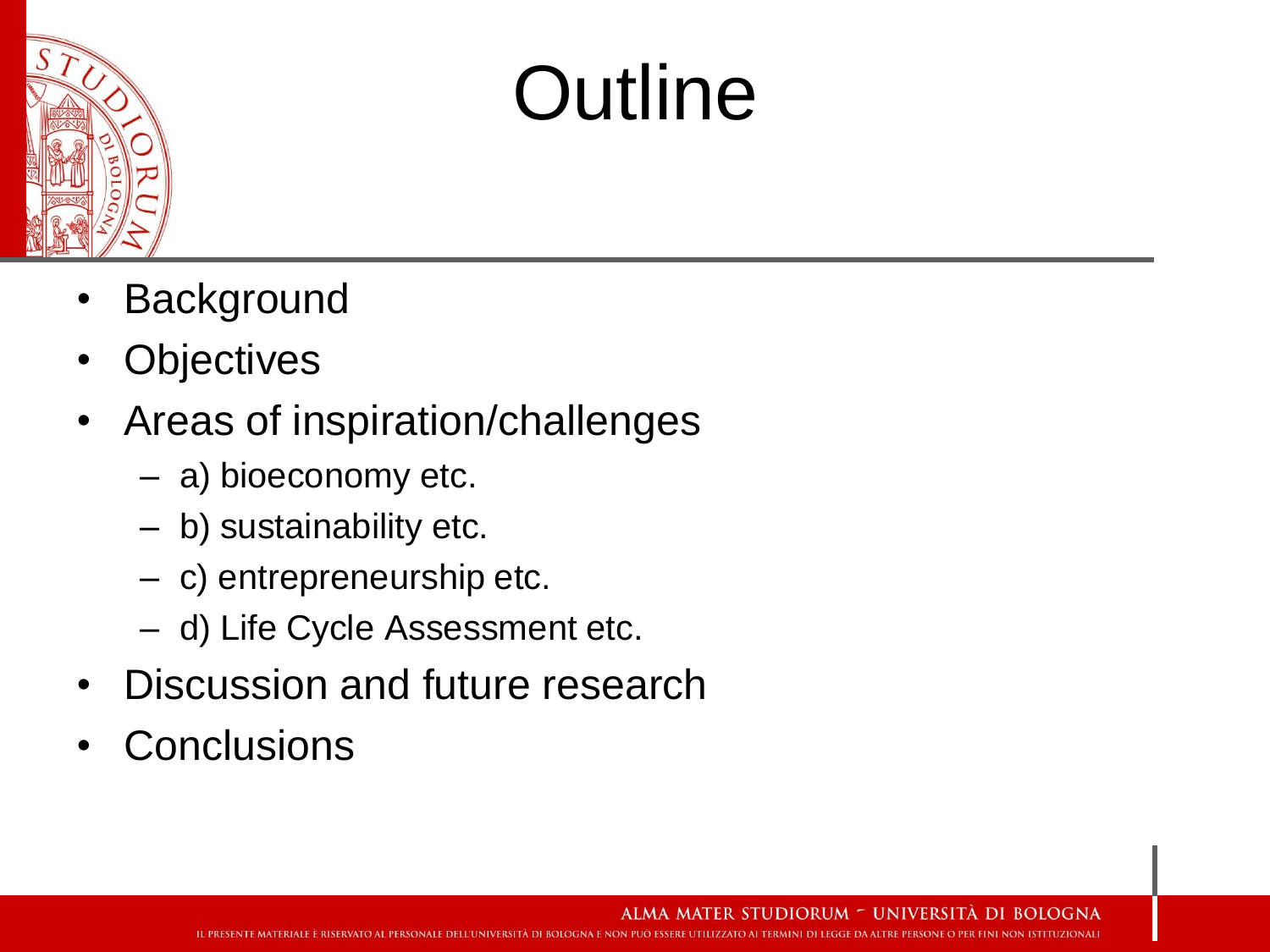

## Background

- Food needs, climate change, resources etc.
- Productivity well stablished concept in economics
- Research as a key determinant & different methods to evaluate the connection, but:
	- sometimes not very robust+data limitations
	- challenges to productivity as an objective (e.g. environmental and social concerns)
- Further future challenges....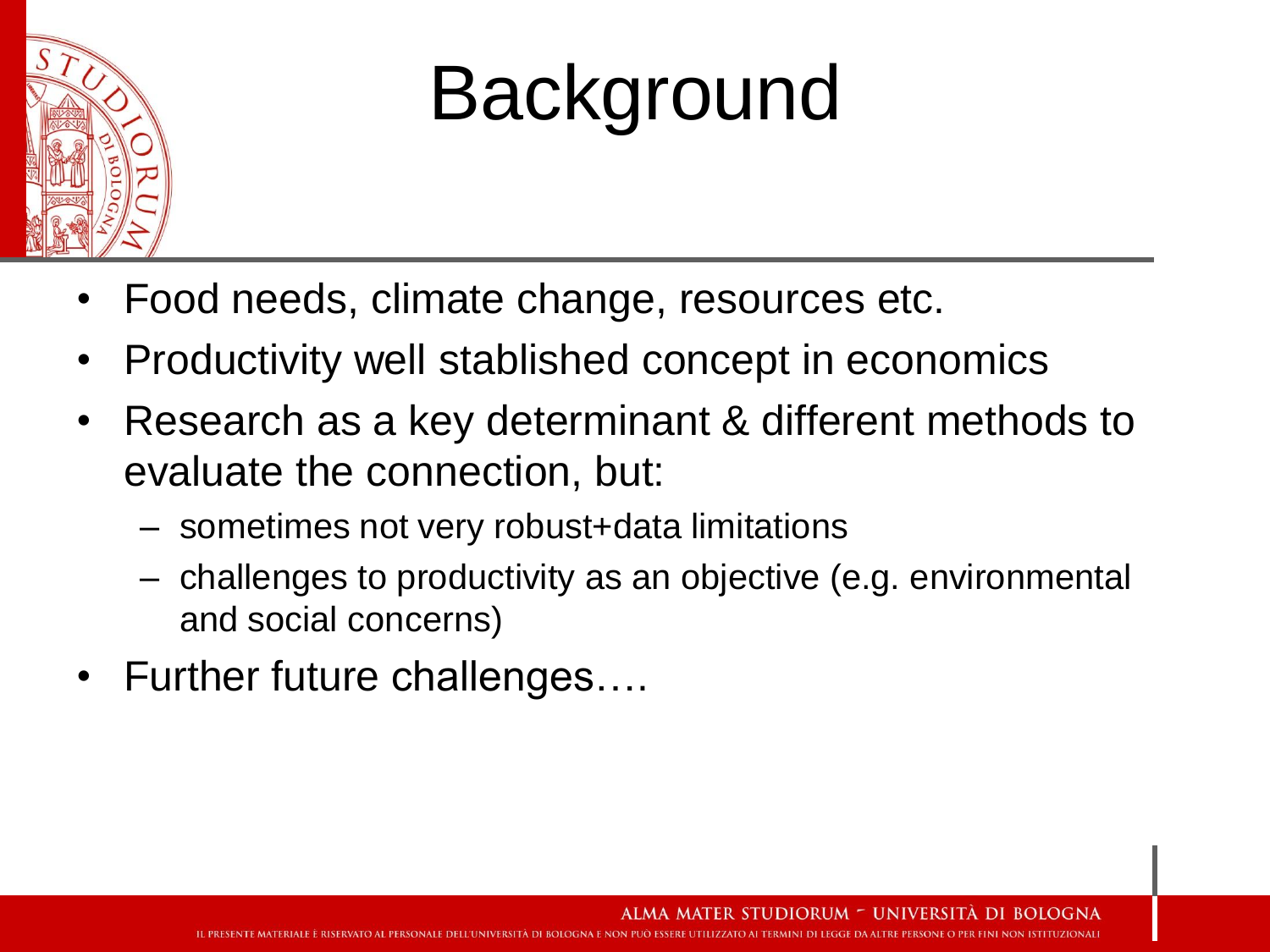

UNIVERSITÀ DI BOLOGNA ALMA MATER STUDIORUM

IL PRESENTE MATERIALE È RISERVATO AL PERSONALE DELL'UNIVERSITÀ DI BOLOGNA E NON PUÒ ESSERE UTILIZZATO AI TERMINI DI LEGGE DA ALTRE PERSONE O PER FINI NON ISTITUZIONALI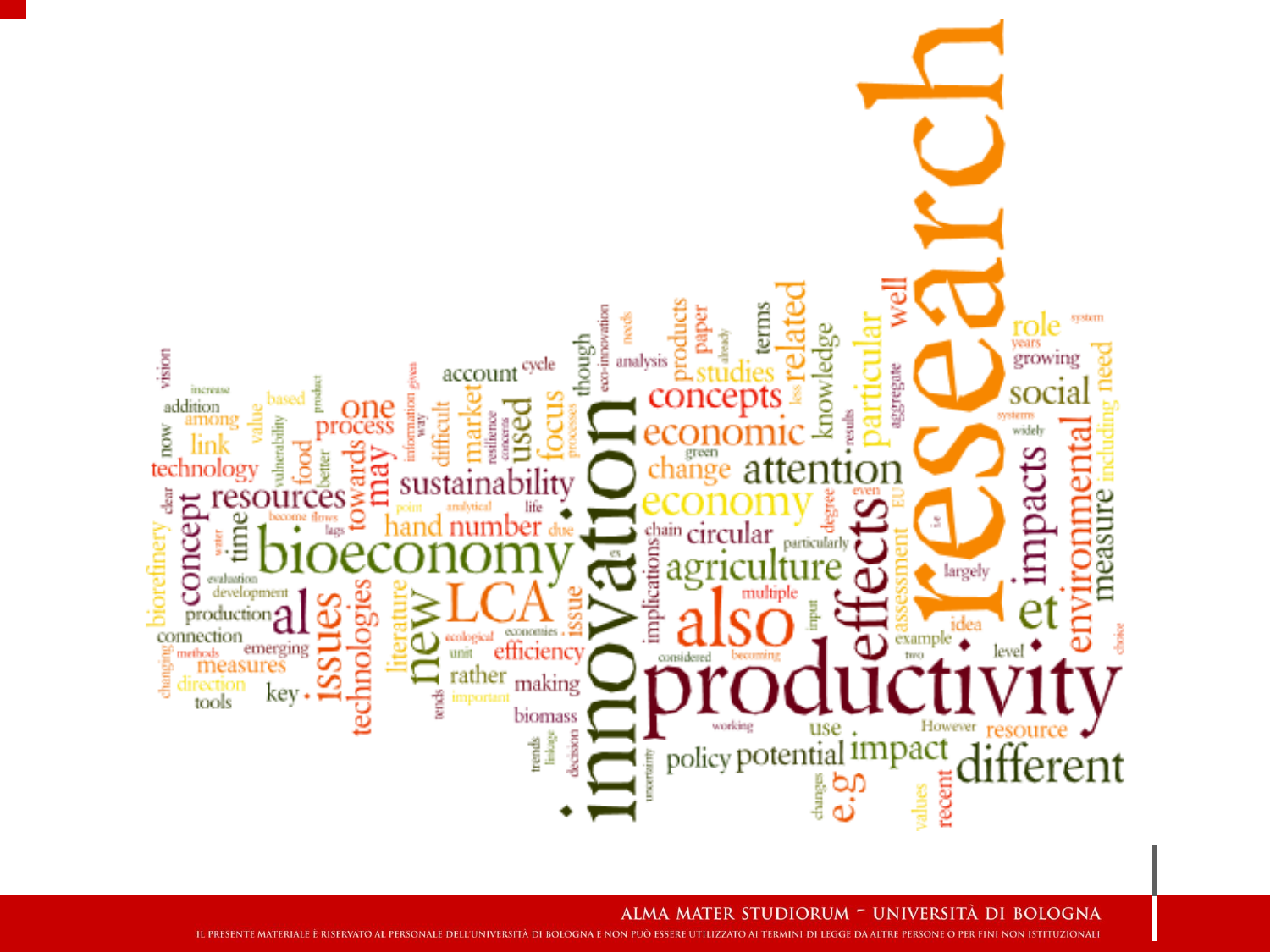

## **Objective**

- Discuss the link between research, innovation and productivity in agriculture
- in the light of selected emerging economic and policy concepts
- mainly, but not exclusively, linked to the development of the bioeconomy
- Not only productivity measurement!
- Agriculture in context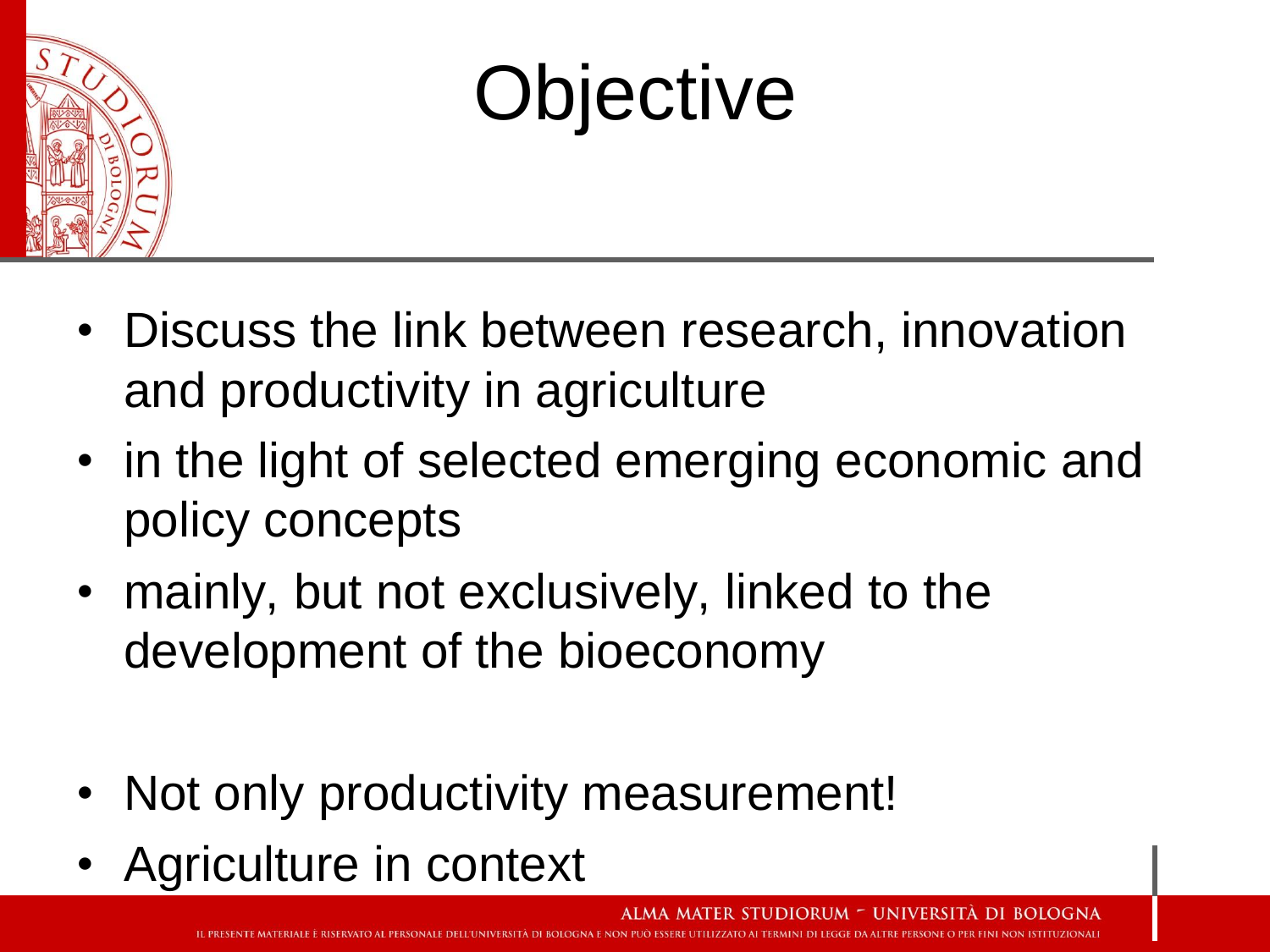

## Bioeconomy/1

- Def. "encompasses the production of renewable biological resources and their conversion into food, feed, bio-based products and bioenergy. It includes agriculture, forestry, fisheries, food and pulp and paper production, as well as parts of chemical, biotechnological and energy industries..."
- Use of:
	- wide range of sciences (life sciences, agronomy, ecology, food science and social sciences)
	- enabling and industrial technologies (biotechnology, nanotechnology, information and communication technologies (ICT), and engineering)
	- local and tacit knowledge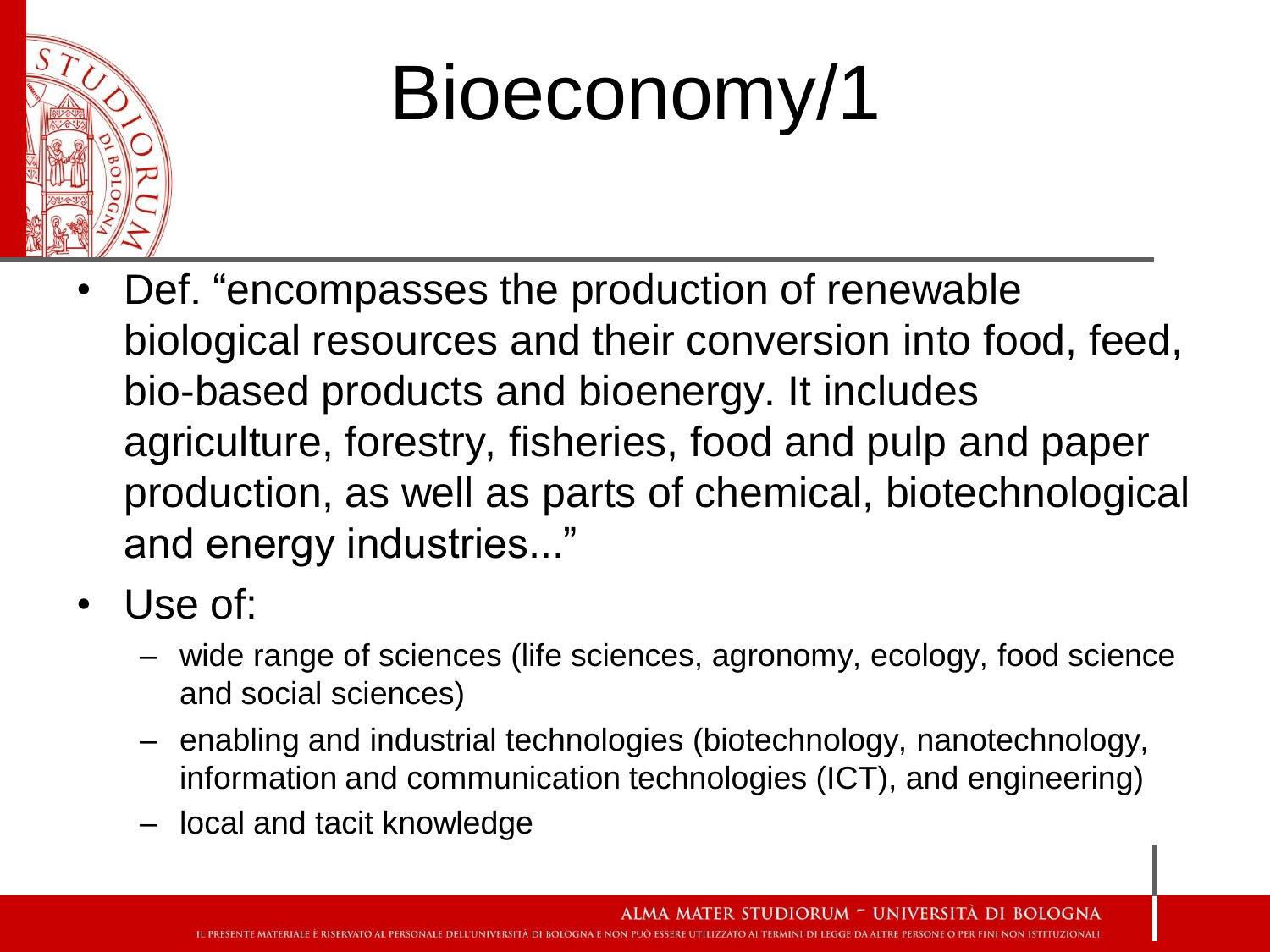

## Bioeconomy/2

- Key issues:
	- Interlink among different fields of science+non-research knowledge
	- new sectors (bioenergy, biotechnology,…)+new connection across sectors
	- breaking down of biomass into components+re-composition of final products
		- ->Nature of production, (predictability of) pathways of research impact, lags
	- resource efficiency: focus on limiting resources (land, water,…)
	- biorefinery: ordered use of biomass & connection across different stages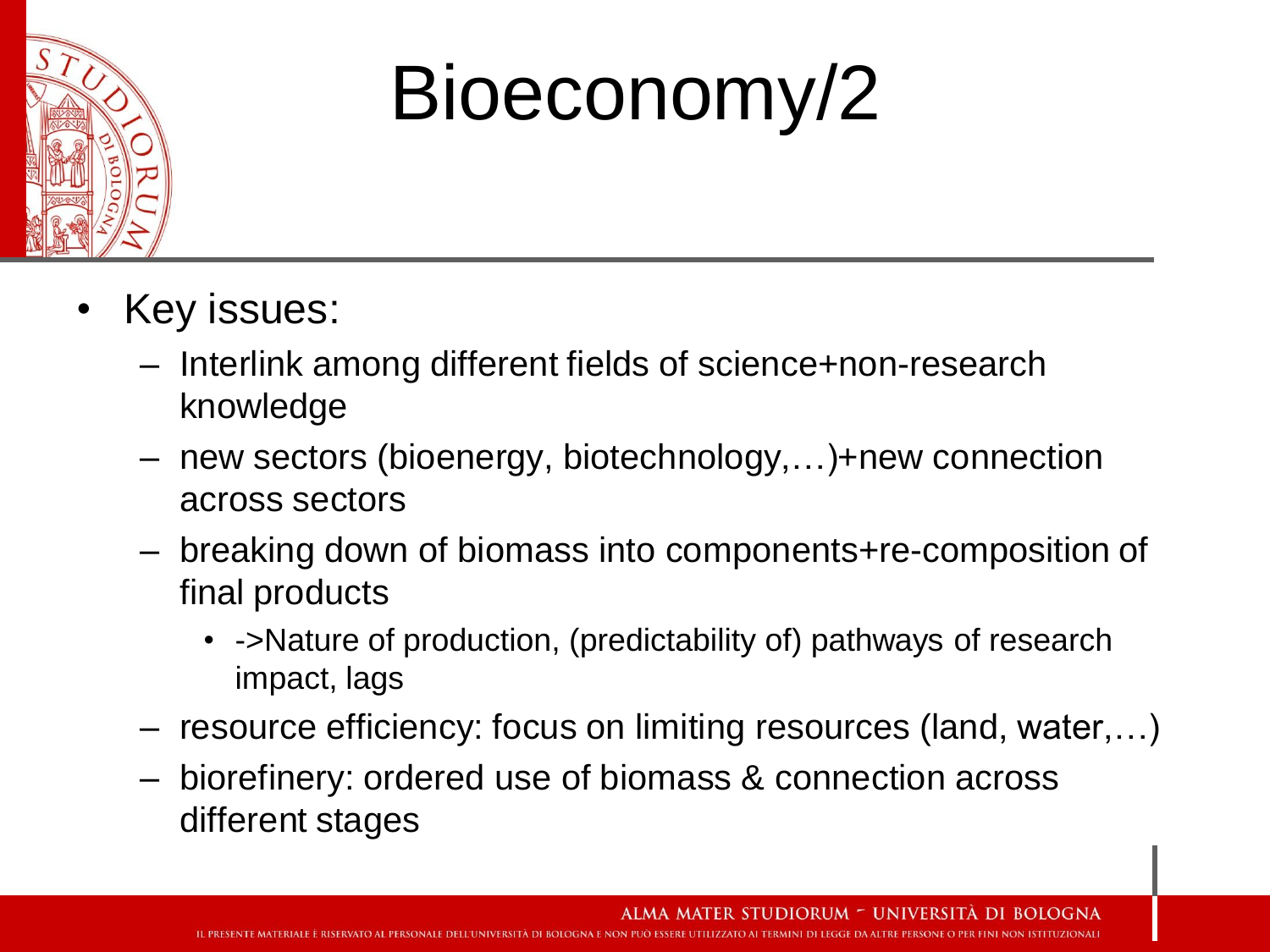

## Bioeconomy & circular economy/1

- Def. rely less on external raw material and more on reuse of resources that are already in the system
- Key issues:
	- Only external resources are really newly used->Focus on degree of circularity as an indicator
	- Biomass potentialy internal to the circular economy (but depends on circularity of input->effects of circularity of different raw materials)
	- Economics of resources: costs of recycling vs. scarcity costs of external resources
	- Relevance of scale for evaluation (the higher, the closer?)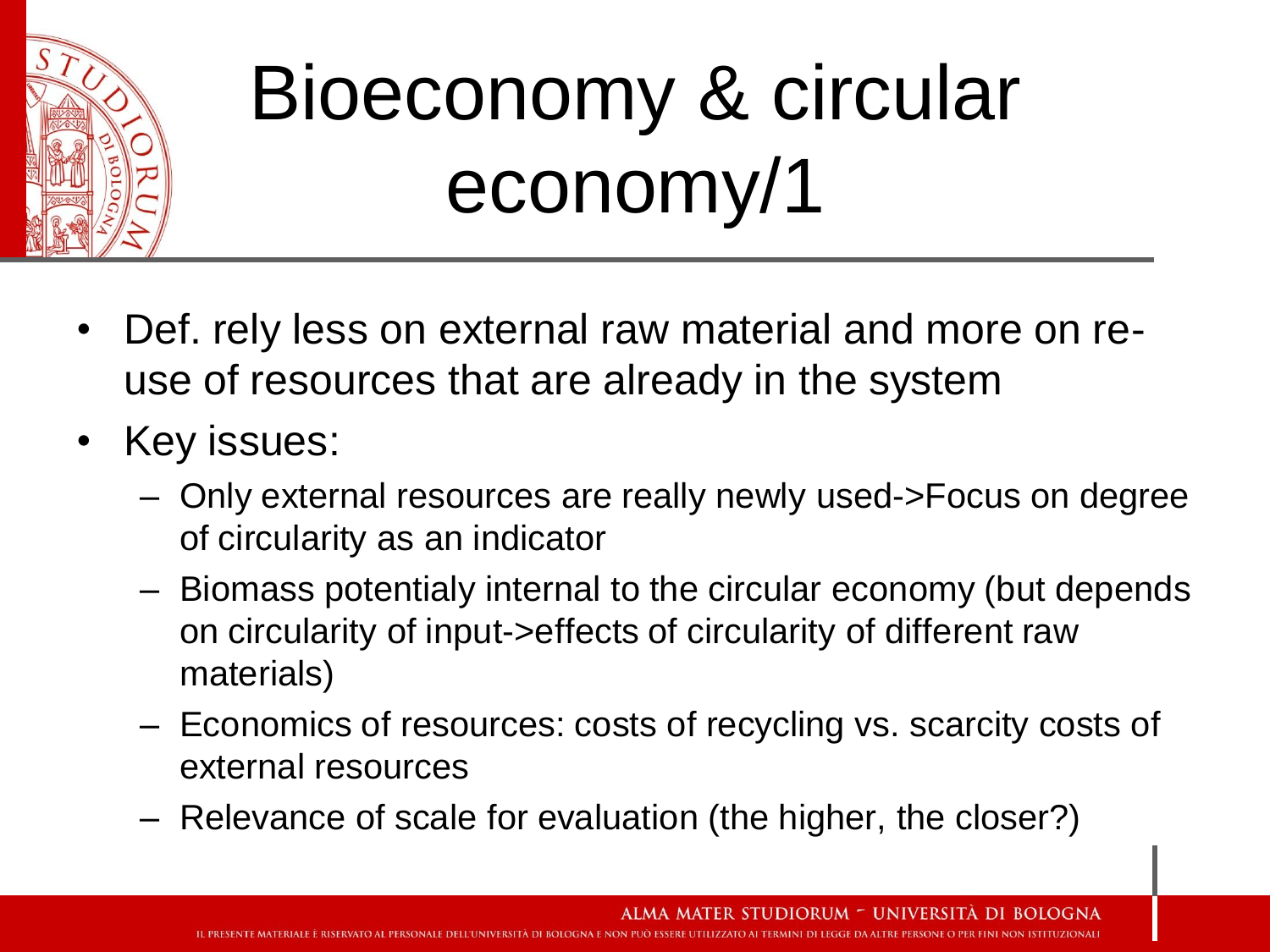## Circular economy/2



Source: Haas et al., 2015

ALMA MATER STUDIORUM <sup>–</sup> UNIVERSITÀ DI BOLOGNA

IL PRESENTE MATERIALE È RISERVATO AL PERSONALE DELL'UNIVERSITÀ DI BOLOGNA E NON PUÒ ESSERE UTILIZZATO AI TERMINI DI LEGGE DA ALTRE PERSONE O PER FINI NON ISTITUZIONALI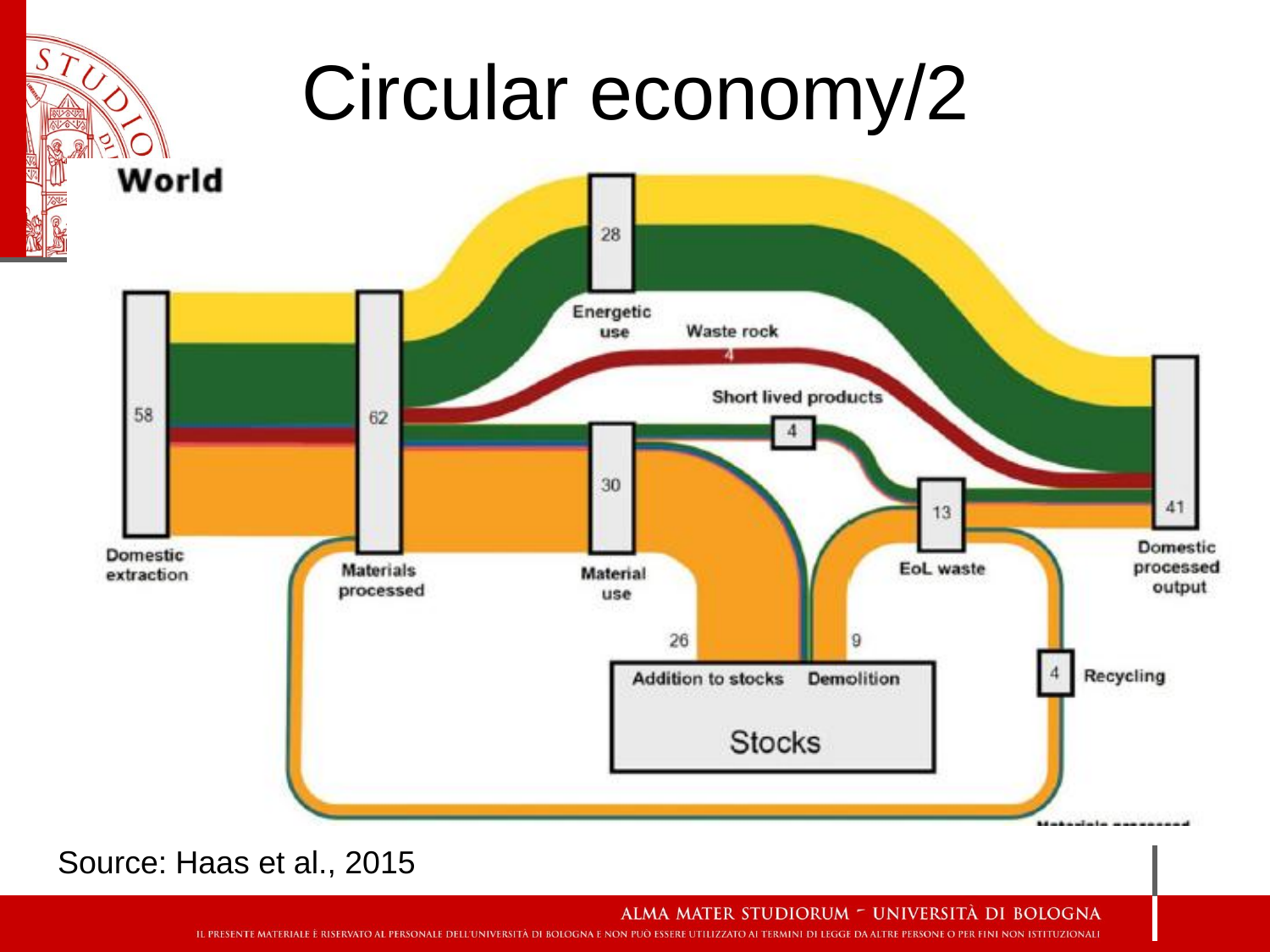## Sustainability, vulnerability, resilience, ecosystem services...

- Def…. Omissis
- Key issues:
	- Enlarge scope of research & effects (enviromental, social, …)
	- Attention to dynamics & uncertainty
	- Lean towards potential rather than performance
	- But… contrast between concepts and data (e.g. ES)

IL PRESENTE MATERIALE È RISERVATO AL PERSONALE DELL'UNIVERSITÀ DI ROLOGNA E NON PUÒ ESSERE UTILIZZATO AL TERMINI DI LEGGE DA ALTRE PERSONE O PER FINI NON ISTITUZIONALI

– + functional connection + monetary evaluation problems…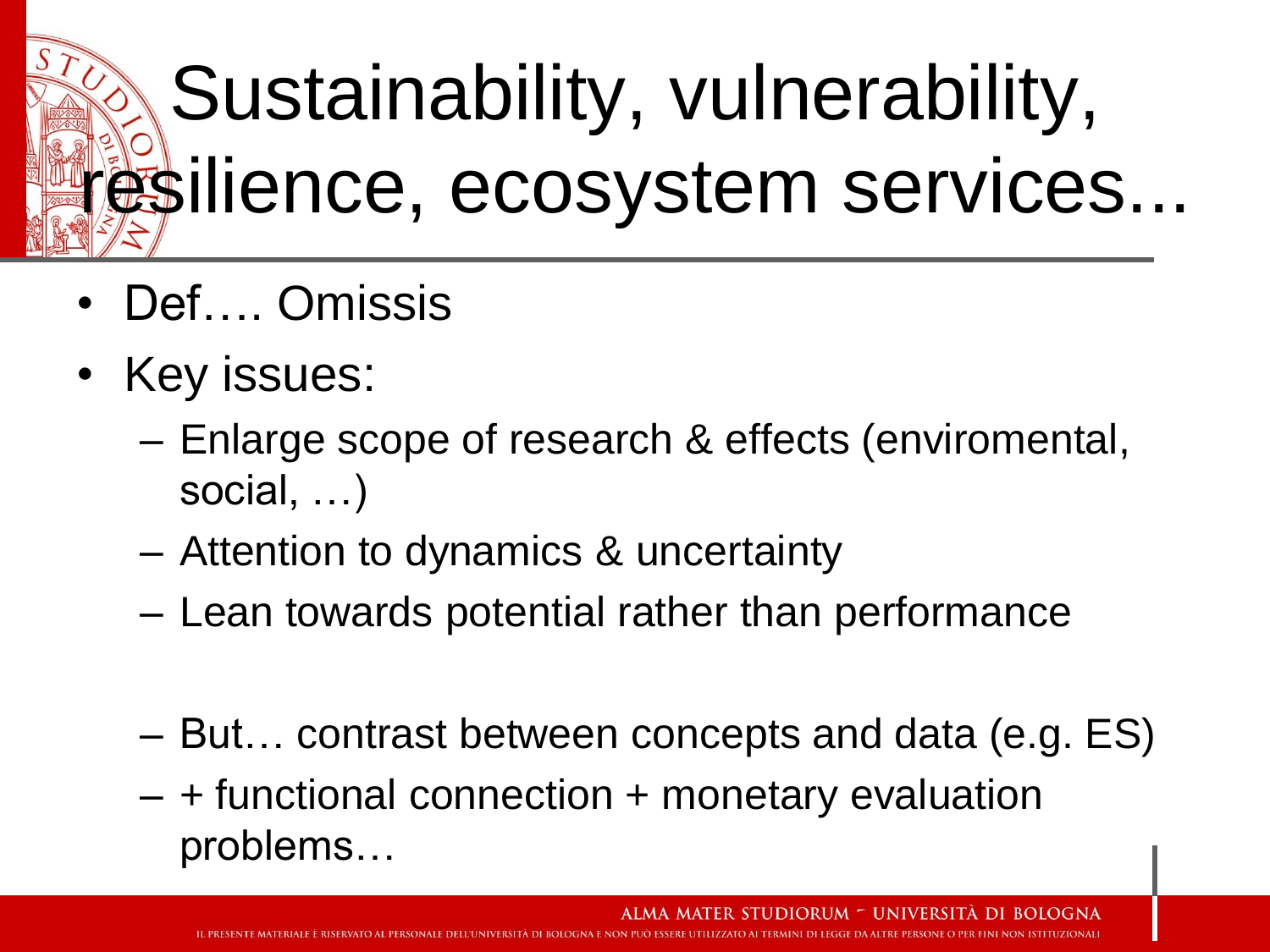

## Entrepreneurship

- Concept includes alertness to profit opportunities, risktaking and aspiration, efficiency
- Key issues:
	- Growing weight in discussion about innovation
	- Circular relationship with research:
		- expressing needs
		- selection of promising ideas
		- active role in making an innovation successful
	- Growing focus on specialised "entrepreneurship of innovation" (spin-off, brokerage, ….)
	- Science towards "just" providing a knowledge base to entrepreneurial visions?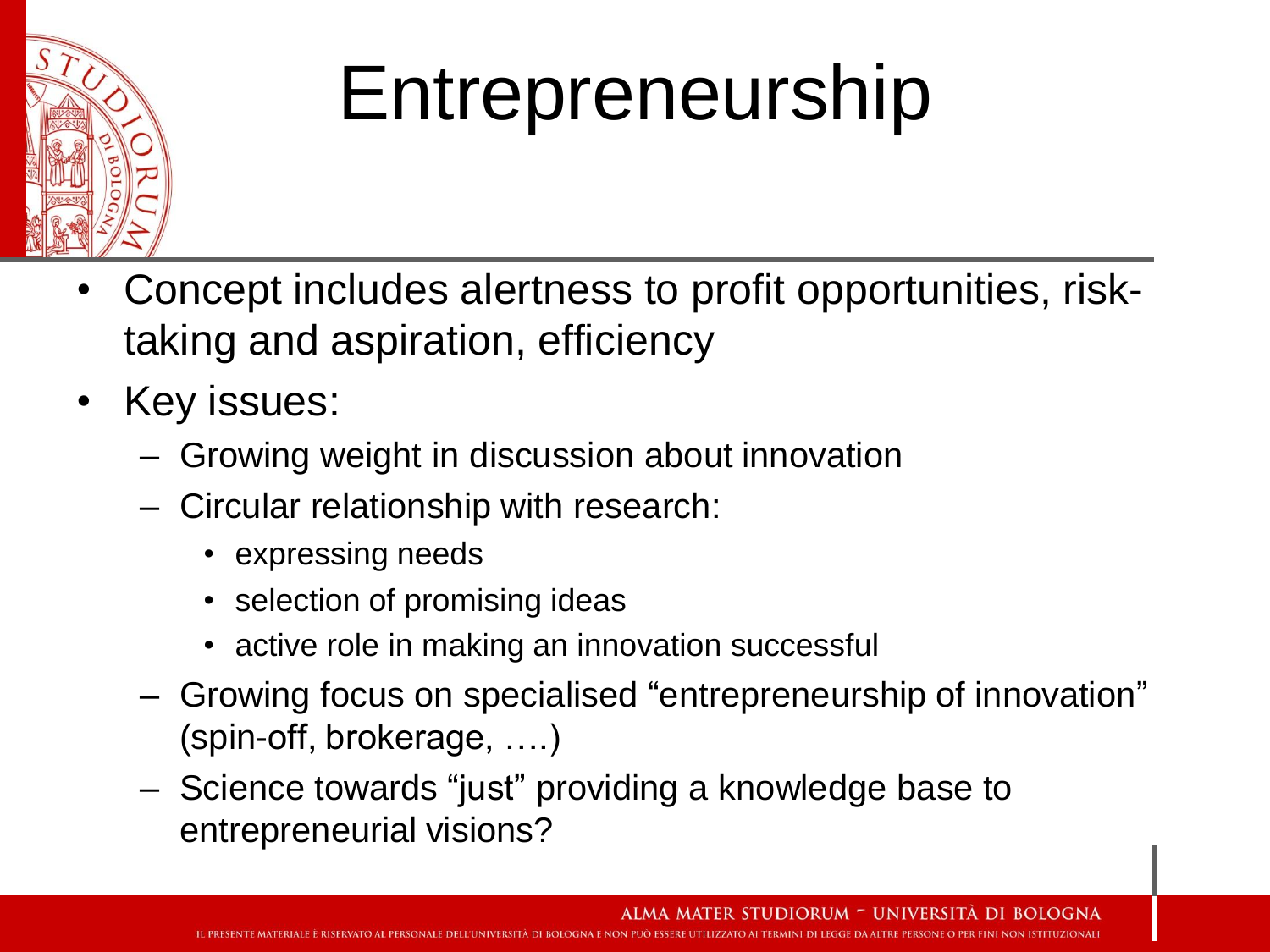

### Entrepreneurship and….

- Evolving complexity of property rights on innovation:
	- more sophisticated distribution of benefits & incentives
	- enterprise as dynamic bundle of contracts looking for "food" (amoeba enterprise again??)
- Social innovation and market creation:
	- public procurement
	- social construction of preferences, prices, etc…
- Ecoinnovation etc.:
	- concept of relative improvement of productivity of natural resources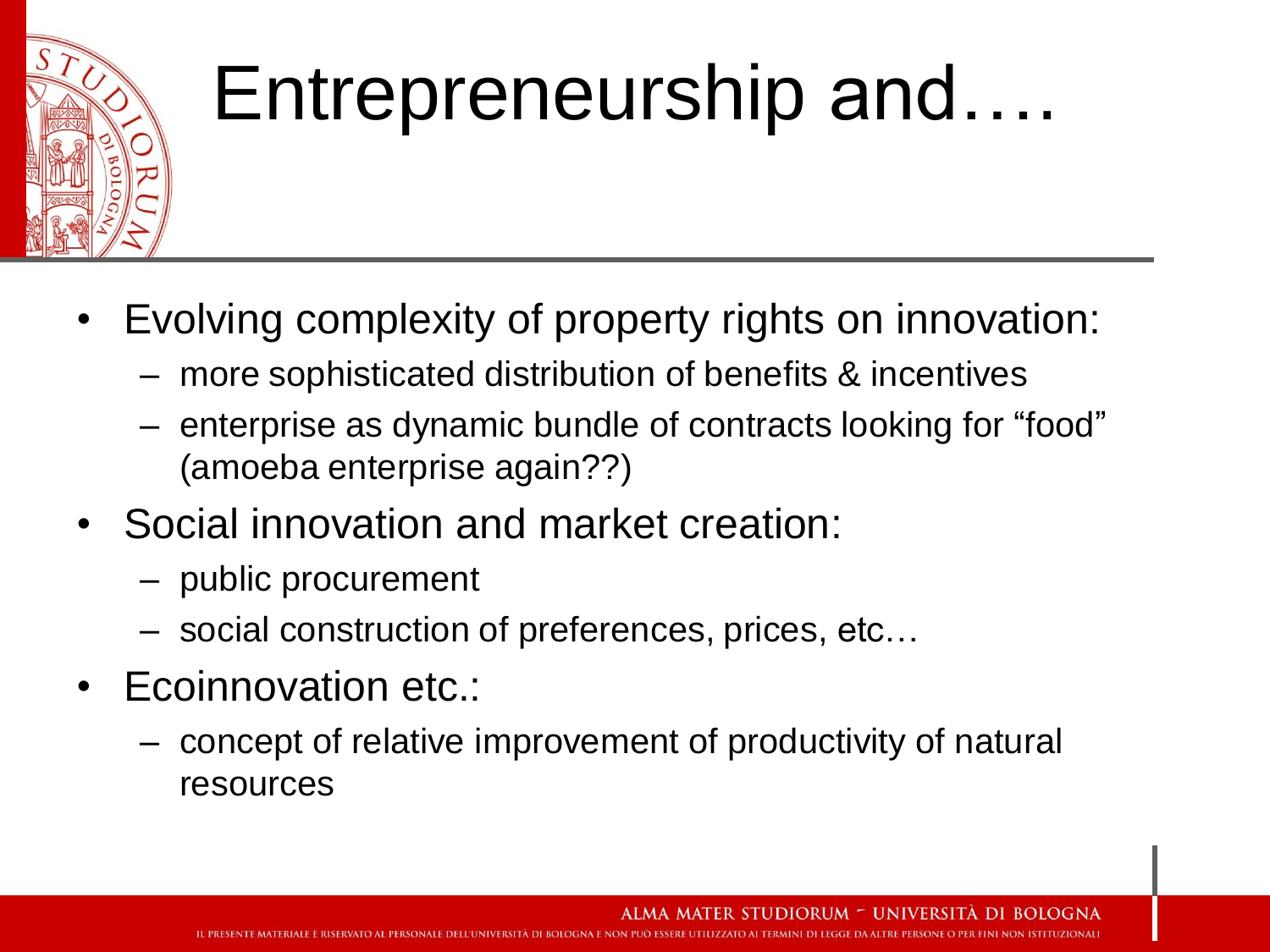

## Life Cyle Assessment

- Assessment method focusing on impacts generated by each unit of product (or better functional units) along its life cycle from "craddle to grave"
- Basis on a compilation of the inventory of input and outputs, notably with reference to key resources (e.g. energy, water) or pollutant (e.g. GHG, nitrogen).
- But also way of looking at problems->product life cycle/chain perspective
- Widespread use suggested (e.g. H2020)
- Paradigm for the future???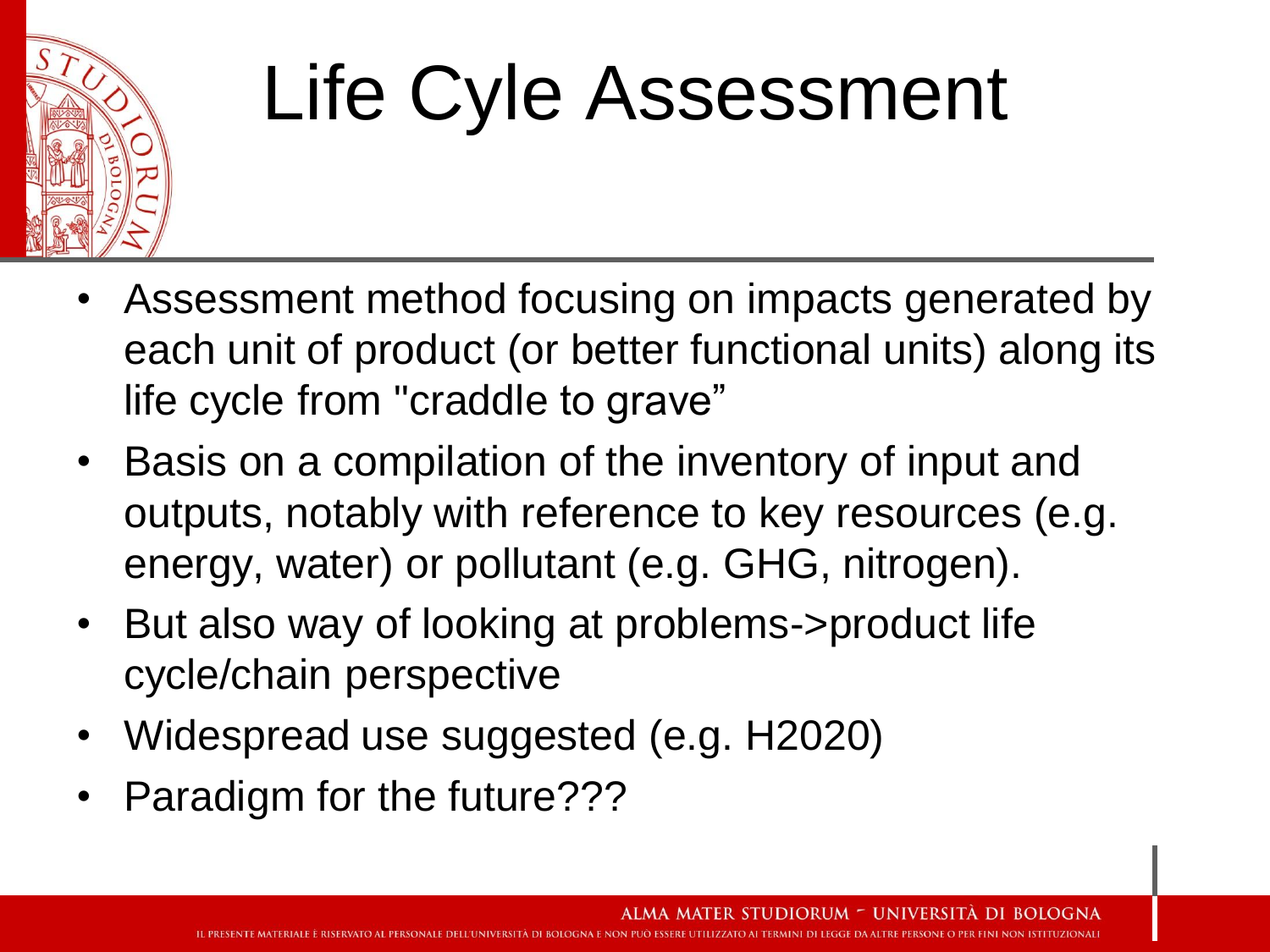

## Life Cyle Assessment

- Key issues:
	- Interpretation as reverse measure of productivity?
	- Linking detailed technologies to global issues through product life cycle?
	- Several non-trivial assumptions and problems:
		- availabilibity of locally relevant data
		- boundaries of the system, unit, etc.
		- interpretation (importance, geographical location of impacts)
		- ..
	- Ongoing cross-fertilisation with:
		- new issues: LCA in circular economy
		- other methods: LCC, LCA&MCA, LCA&SWOT, LCA&DEA, ….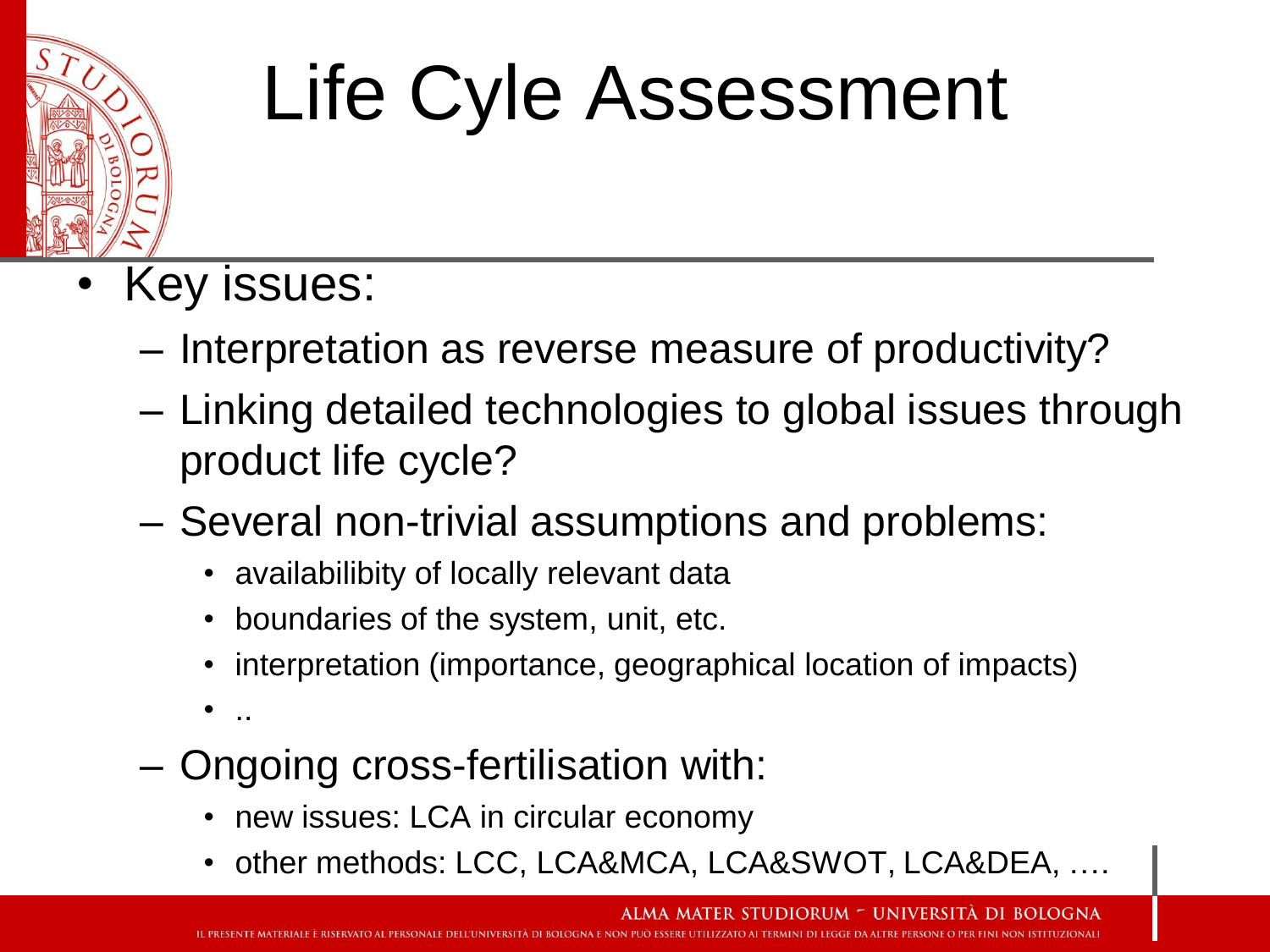# **Discussion: (some) major points**

- Inflation of keywords but also important signals:
	- Performance->Potential
	- Impact->Pathways
	- Matching global&detailed+global&local
- Data!
- Stronger focus on multi-scale functional proxies?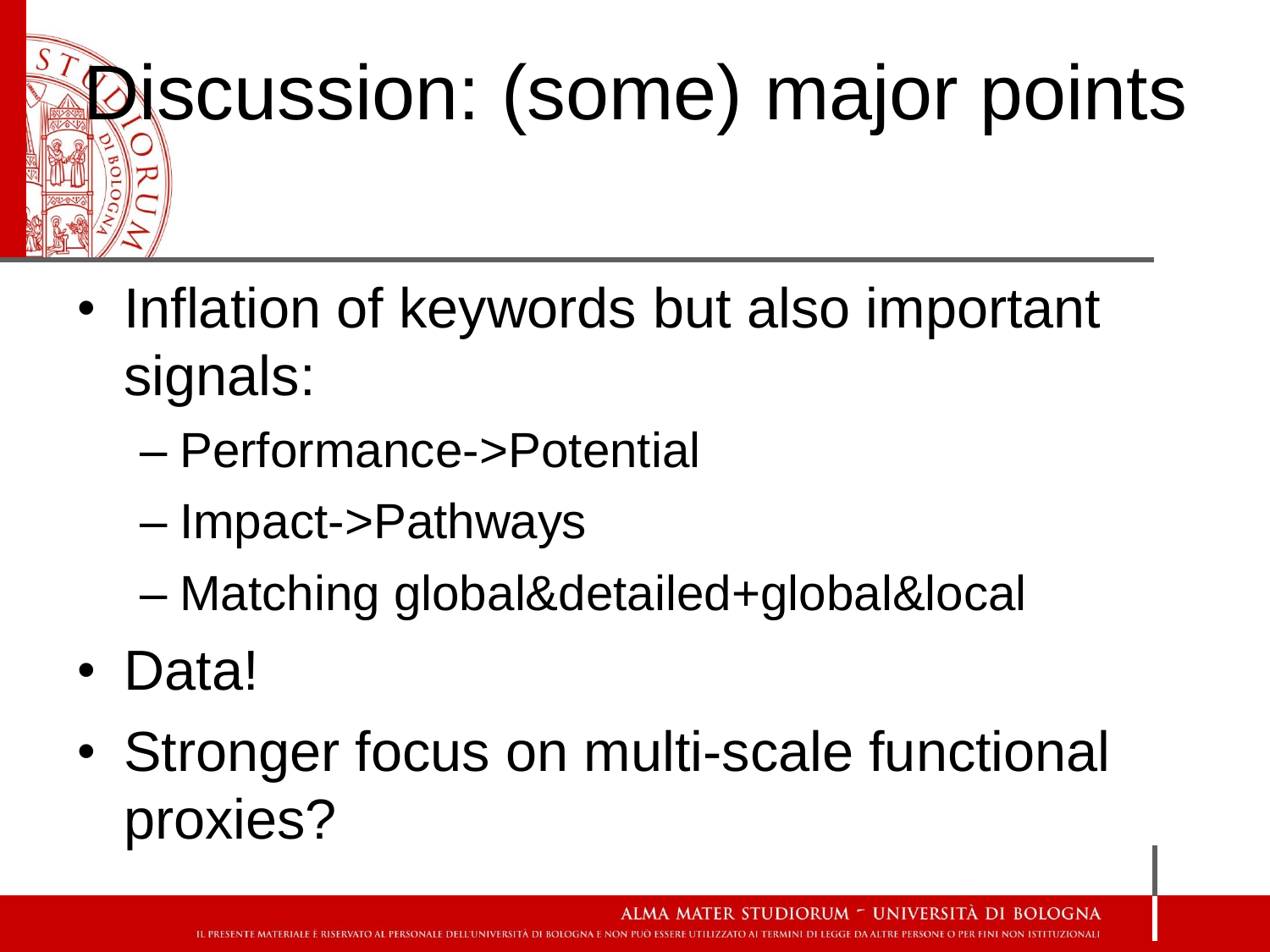# Discussion: Directions for future research

- better representations of goods and technologies:
	- input and output as bundles of attributes (compounds)
	- potential from combination
- better understanding the role of (changing) actors and institutions:
	- entrepreneurship in research, knowledge exploitation and social construction of successful technologies
	- new business models
	- new connections with consumers
	- new role and design of policies
- investigation of new potential evaluation tools:
	- contamination among existing tools could be a pathway, e.g. LCA
	- but may be, it is time for some more radical innovation
	- effects and mechanisms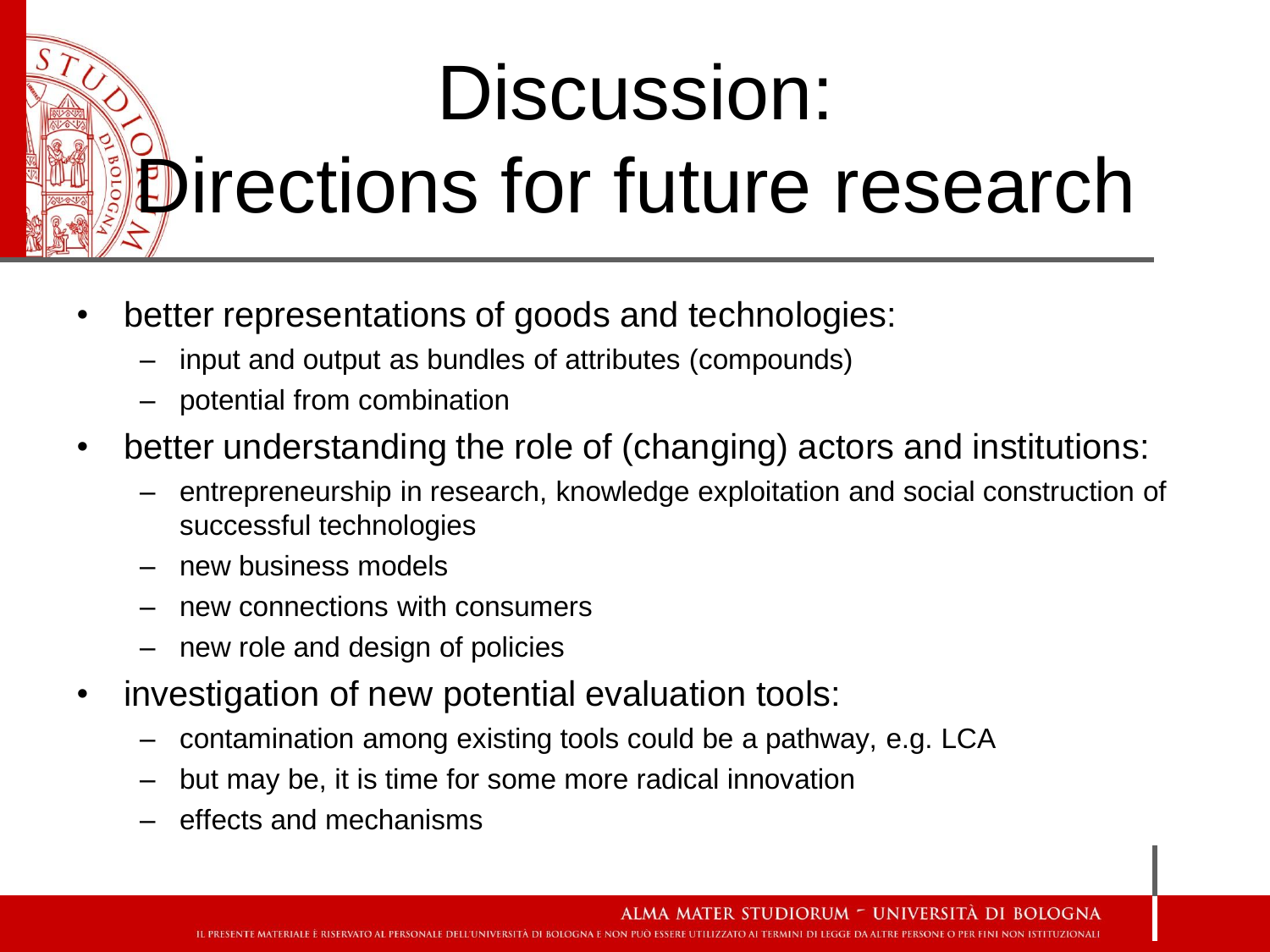

### Conclusions

- Strong demand of economic analysis and practical solutions for the evaluation of research impacts
- Productivity important again (focus on scarcity), but challenges on:
	- scope
	- pathways
- (additional) challenge for researchers:
	- getting more involved in the agriculture and bioeconomy innovation system...
	- ...without getting lost in circularity!